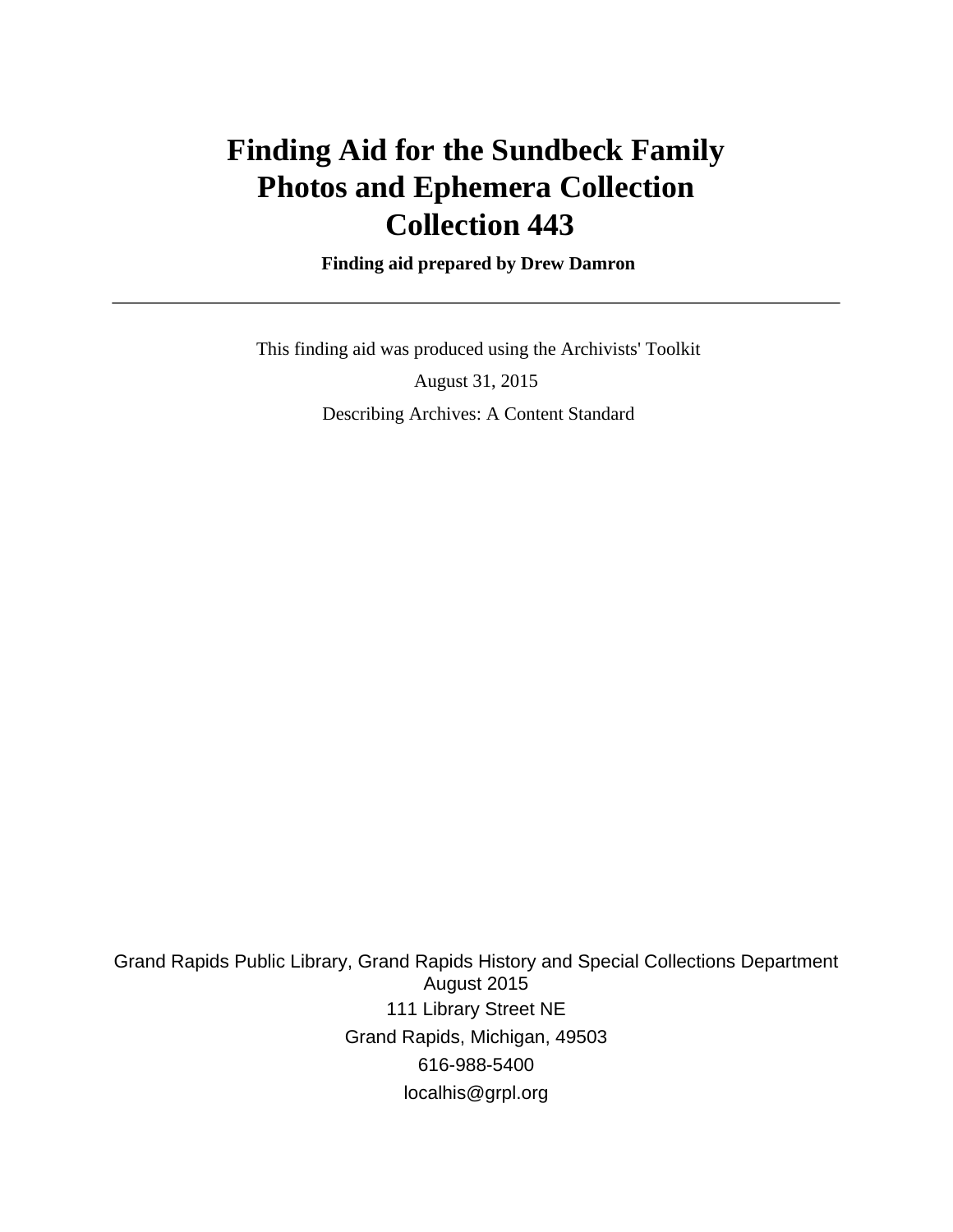# **Table of Contents**

 $\overline{\phantom{a}}$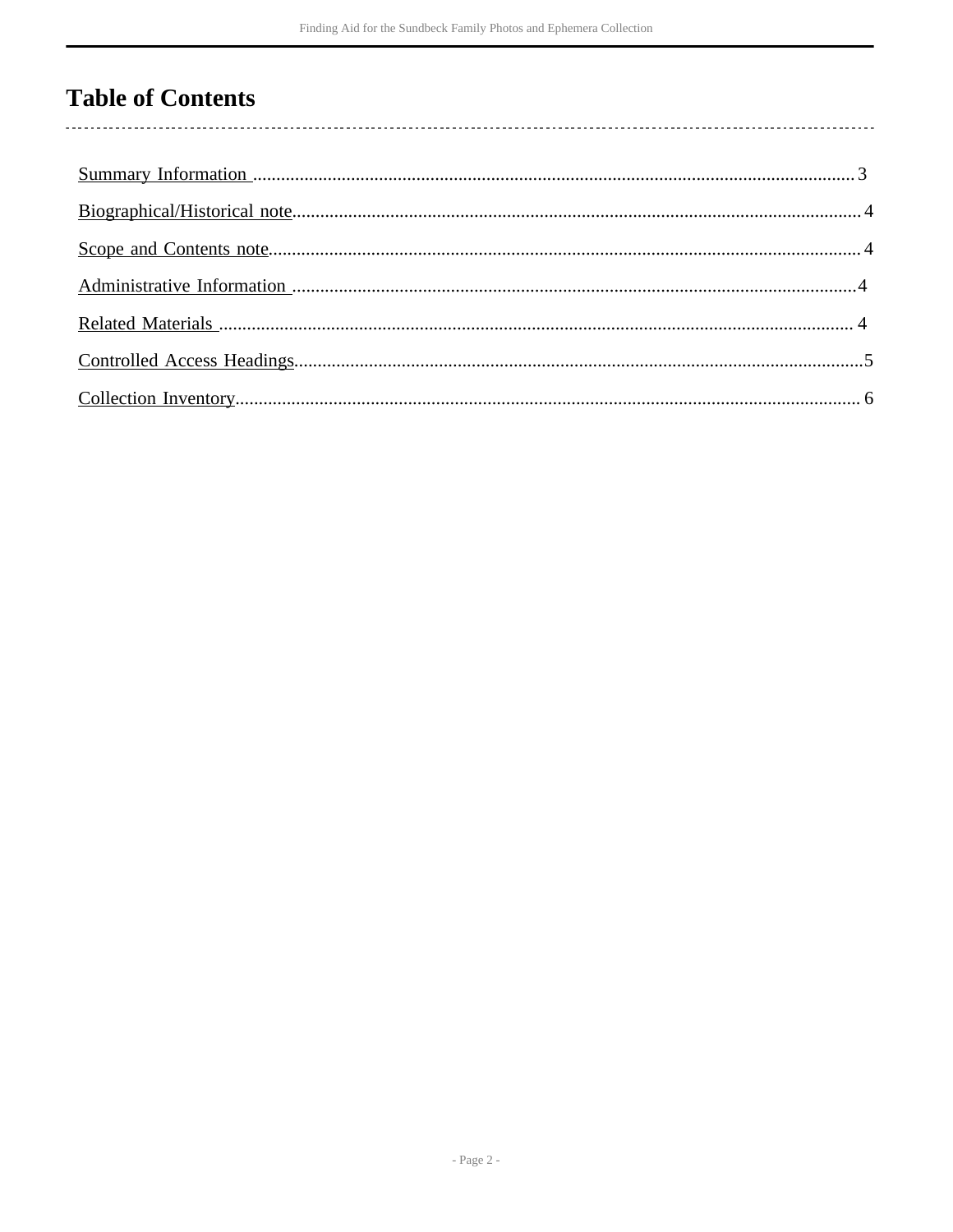# <span id="page-2-0"></span>**Summary Information**

| <b>Repository</b> | Grand Rapids Public Library, Grand Rapids History and Special<br><b>Collections Department</b>                                                                                                            |
|-------------------|-----------------------------------------------------------------------------------------------------------------------------------------------------------------------------------------------------------|
| <b>Title</b>      | Sundbeck Family Photos and Ephemera Collection                                                                                                                                                            |
| Date [inclusive]  | 1883 - 1920                                                                                                                                                                                               |
| <b>Extent</b>     | 0.5 Linear feet                                                                                                                                                                                           |
| Language          | English                                                                                                                                                                                                   |
| <b>Abstract</b>   | This collection contains a number of identified photos of the Sundbeck<br>family, the Keck boarding house, the Lindberg family, and Stocking<br>School. Also included are a few pieces of local ephemera. |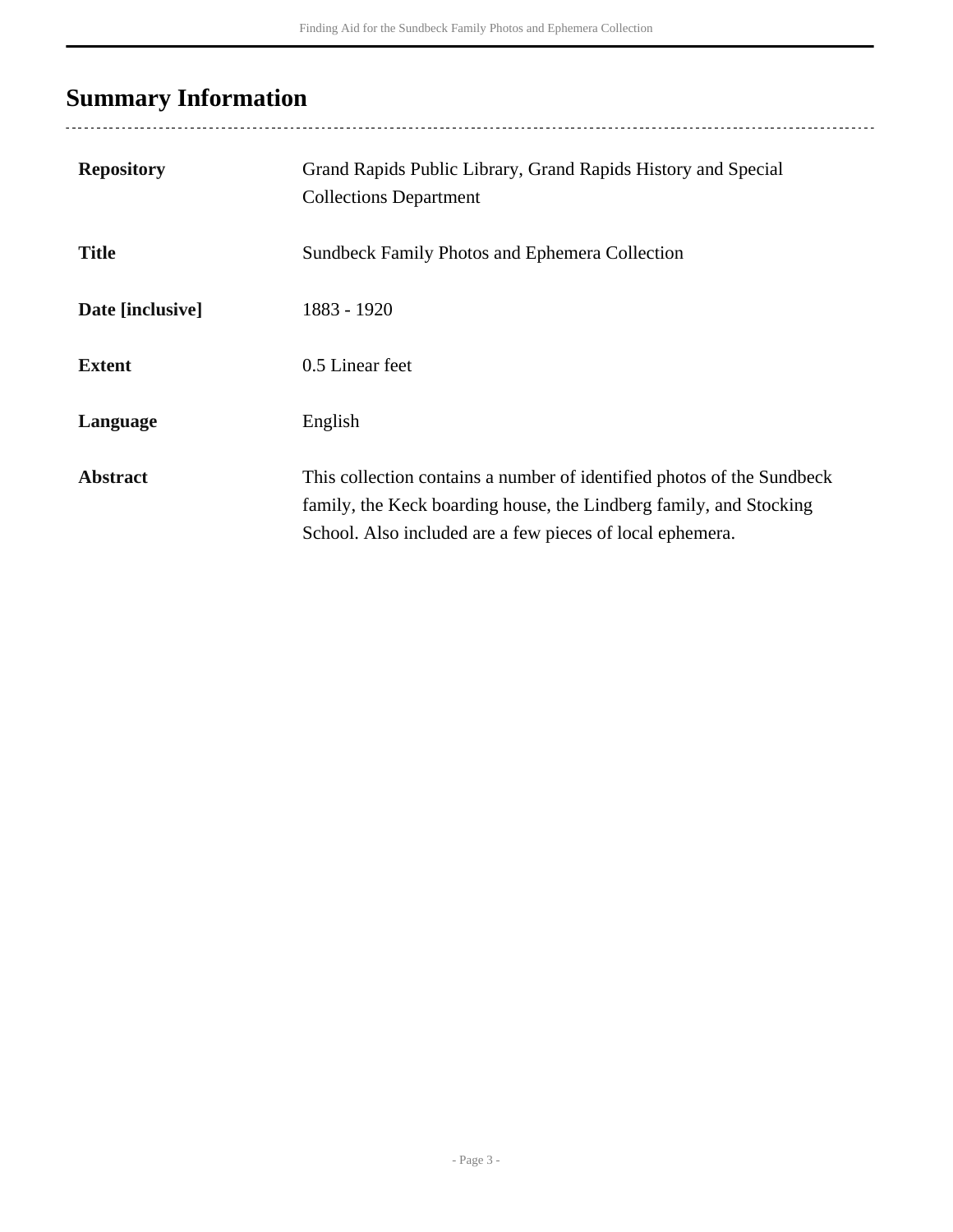## <span id="page-3-0"></span>**Biographical/Historical note**

The Sundbeck family lived on the west side of the river on 5th Street NW. Victor A. Sundbeck and Hannah E. Sundbeck (Jacobson) came to Grand Rapids from Finland in 1883 to live with Hannah's aunt, Sophia Keck, who ran a boarding house at 249 5th St. NW. The Lindberg family lived next door to the family at 235 5th St. This is the same Lindberg family who gave the materials to the Public Museum for the gun shop.

## <span id="page-3-1"></span>**Scope and Contents note**

The materials in the Sundbeck collection include papers and photos that were given to the Grand Rapids Public Library in 1986. Within are images of the family and friends at their homes on the west side during the turn of the century. The organization of the contents have been unchanged by library staff.

## <span id="page-3-2"></span>**Administrative Information**

**Publication Information**

Grand Rapids Public Library, Grand Rapids History and Special Collections Department August 2015

#### **Immediate Source of Acquisition note**

Gift from Erma Sundbeck, accession number 1986.466

## <span id="page-3-3"></span>**Related Materials**

### **Related Archival Materials note**

Collection 78: Grand Rapids Public Library Post Card Collection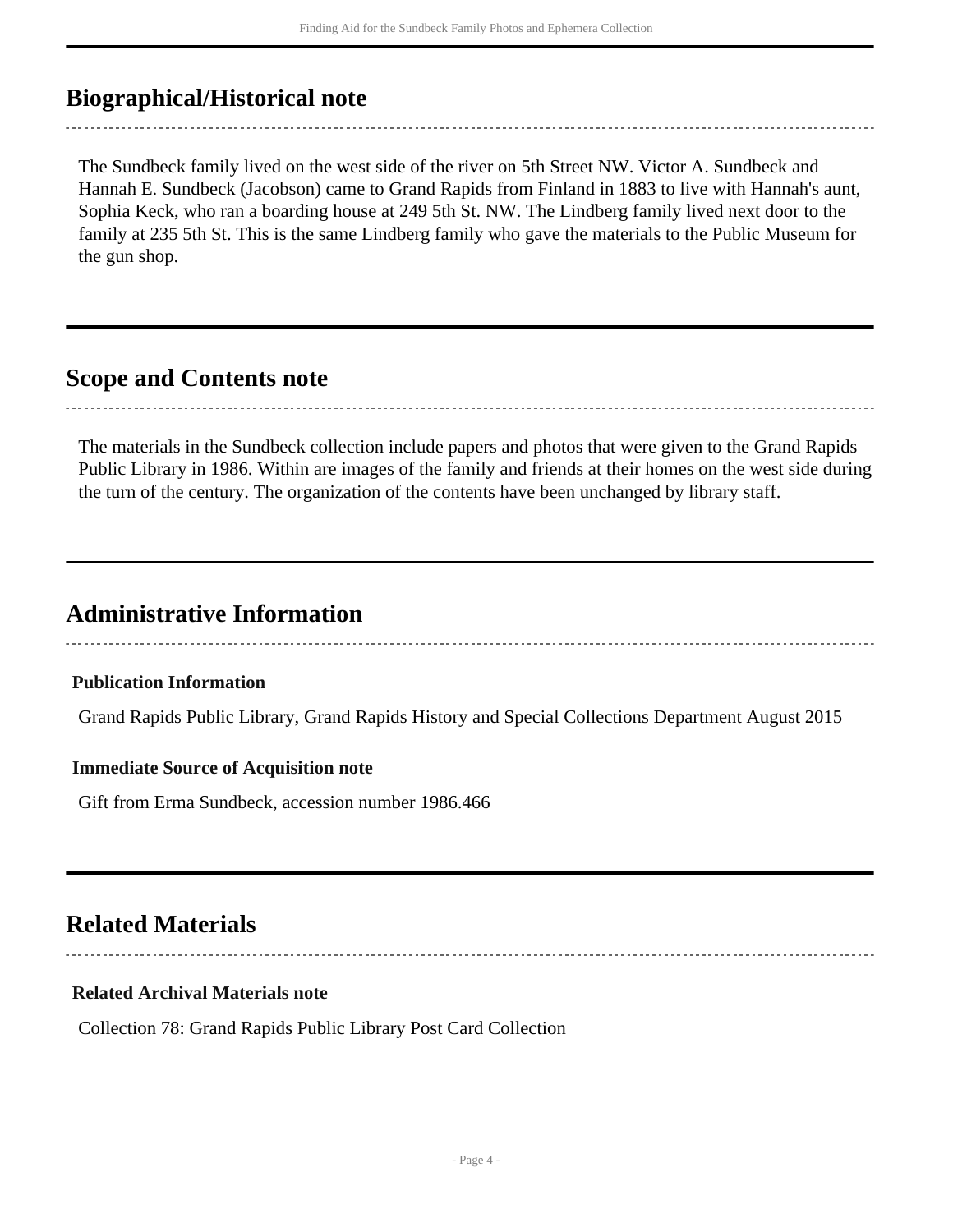Collection 234: Emily Latzek Jennings Family Photograph Collection

Collection 316: The Grand Rapids High Schools Collection

## <span id="page-4-0"></span>**Controlled Access Headings**

### **Geographic Name(s)**

-----------------------

- Grand Rapids (Mich.) -- History -- Photographs
- Kent County (Mich.) -- Genealogy
- West Side (Grand Rapids, Mich.)

### **Personal Name(s)**

• Sundbeck, Erma

### **Subject(s)**

- High schools -- Michigan -- Grand Rapids
- Logging -- Michigan